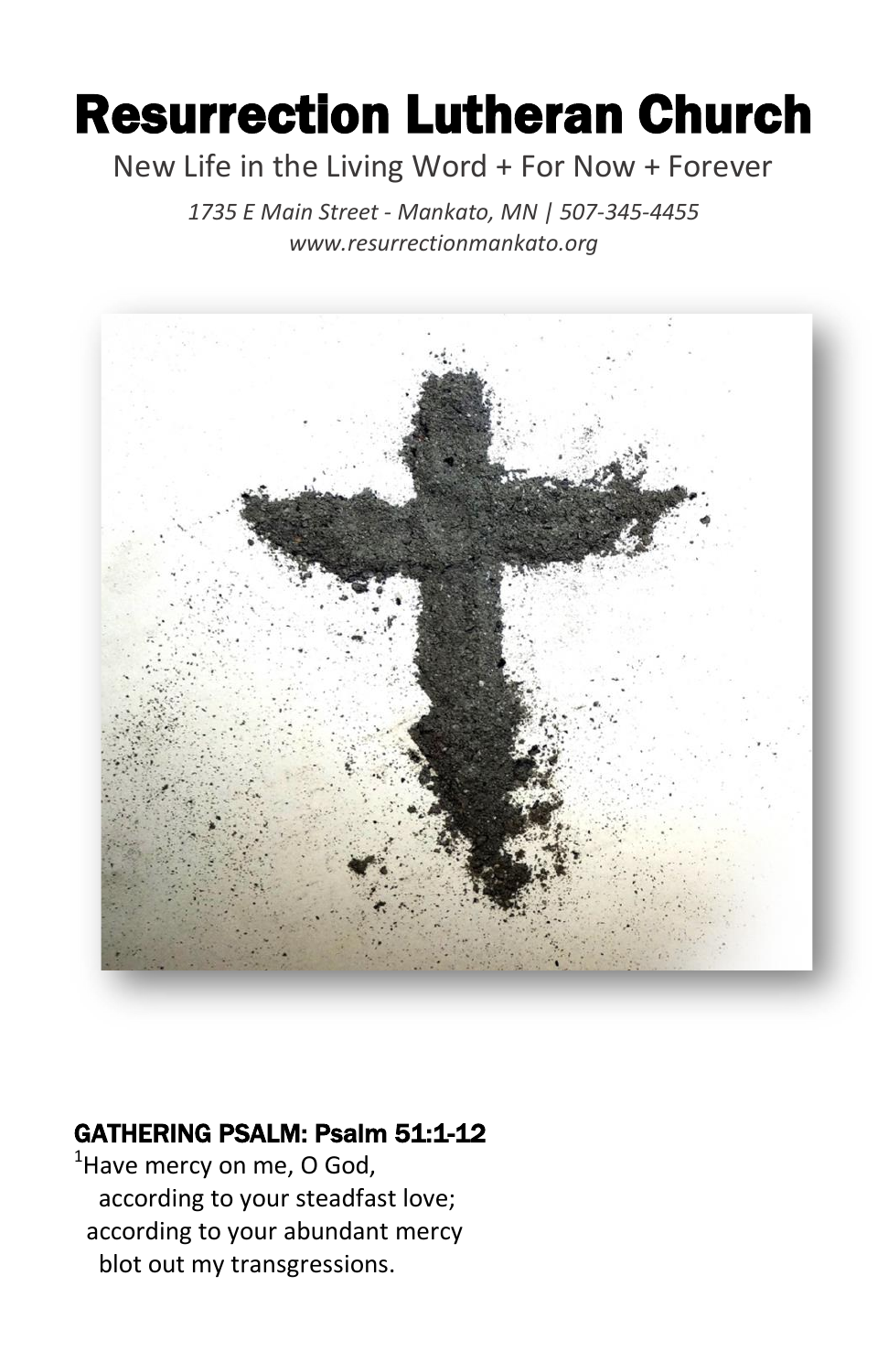$2$ Wash me thoroughly from my iniquity, and cleanse me from my sin!

- <sup>3</sup>For I know my transgressions, and my sin is ever before me.
- <sup>4</sup>Against you, you only, have I sinned and done what is evil in your sight, so that you may be justified in your words and blameless in your judgment.

<sup>5</sup>Behold, I was brought forth in iniquity, and in sin did my mother conceive me.

- ${}^{6}$ Behold, you delight in truth in the inward being, and you teach me wisdom in the secret heart.
- $\sigma$ Purge me with hyssop, and I shall be clean; wash me, and I shall be whiter than snow.
- <sup>8</sup>Let me hear joy and gladness;

let the bones that you have broken rejoice.

 $9$ Hide your face from my sins,

and blot out all my iniquities.

- $10$ Create in me a clean heart, O God, and renew a right spirit within me.
- $11$ Cast me not away from your presence,
- and take not your Holy Spirit from me.
- $12$ Restore to me the joy of your salvation, and uphold me with a willing spirit.

### ASH WEDNESDAY ADMONITION

P: Friends in Christ, today with the whole Christian church we enter a holy season of acknowledging our need for repentance and God's mercy. We were created by God to experience joy in communion with Him, to love one another, and to live in harmony with creation. But our sinful rebellion separates us from God, our neighbors, and creation, so that we do not enjoy the life our creator intended. As disciples of Jesus, we are called to a discipline that contends against evil and resists whatever leads us away from the love of God and neighbor. Because tonight is about sin, we confess to both God and to one another our offenses. From ancient times the season of Lent has been kept as a time of special devotion, self-denial, and humble repentance born of a faithful heart that dwells confidently on God's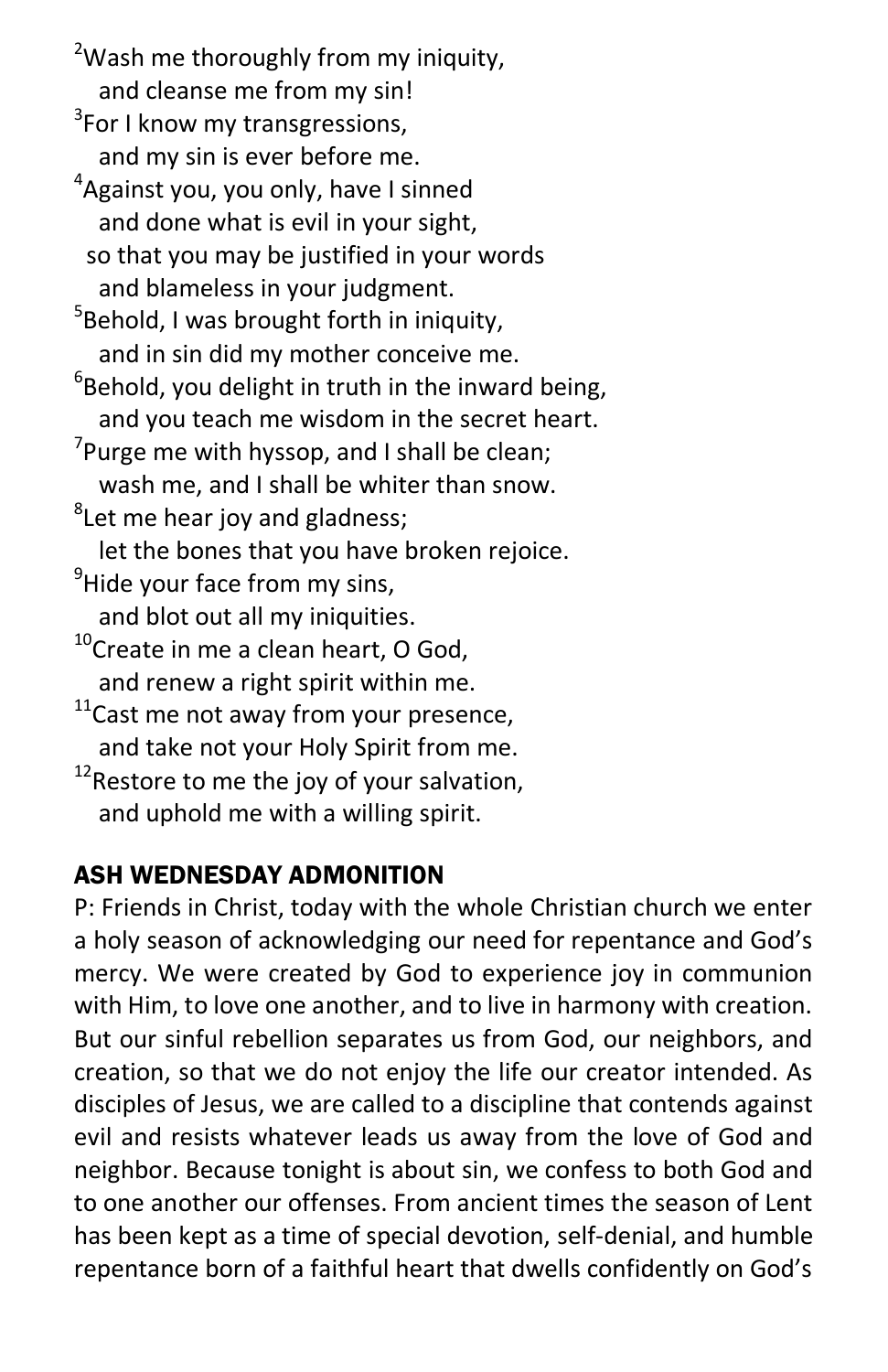Word and draws from it life and hope. Let us pray, therefore, that our dear Father in heaven, for the sake of His beloved Son and in the power of His Holy Spirit, might richly bless this Lententide for us so that we may come to Easter with glad hearts and keep the feast in sincerity and truth.

### PRAYER OF THE NIGHT

P: The Lord be with you.

**C: And also with you.**

P: Let us pray. Almighty and Everlasting God,

**C: We thank you this day for facing our sin on the cross for us. Help us during this Lenten season to keep facing your cross as we confess our sins to you. Open our eyes to see both the depth of our disobedience and the generosity of your love and forgiveness. Turn us away from the sin in our lives this sacred season and turn our hearts to you each and every day. In the name of your Son, our crucified and risen Savior, Jesus Christ our Lord we pray. Amen.** 

### FIRST READING: Joel 2:12-17 (ESV)

*True repentance, proclaimed the prophet, comes from a contrite heart, not from outward signs of grief such as the tearing of garments. God calls Israel to return to him who is slow to anger and abounding in steadfast love for all generations.* 

 $12\%$ Yet even now," declares the Lord, "return to me with all your heart, with fasting, with weeping, and with mourning;  $^{13}$  and rend your hearts and not your garments." Return to the Lord your God, for he is gracious and merciful, slow to anger, and abounding in steadfast love; and he relents over disaster. <sup>14</sup>Who knows whether he will not turn and relent, and leave a blessing behind him, a grain offering and a drink offering for the Lord your God?  $^{15}$ Blow the trumpet in Zion; consecrate a fast; call a solemn assembly;  $^{16}$ gather the people. Consecrate the congregation; assemble the elders; gather the children, even nursing infants. Let the bridegroom leave his room, and the bride her chamber.  $^{17}$ Between the vestibule and the altar let the priests, the ministers of the Lord, weep and say, "Spare your people, O Lord, and make not your heritage a reproach, a byword among the nations. Why should they say among the peoples, 'Where is their God?'"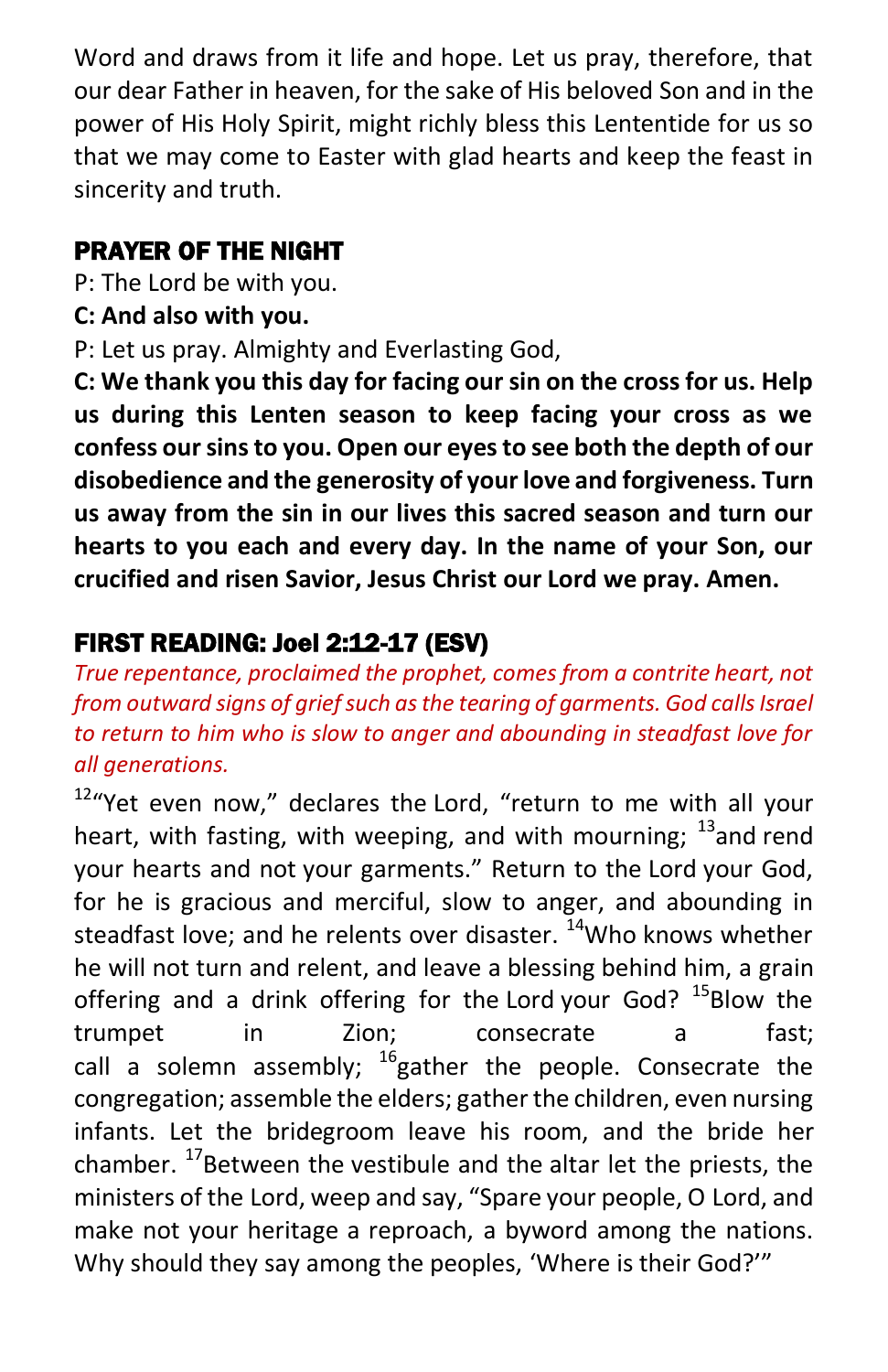R: The Word of the Lord.

#### **C: Thanks be to God!**

### SECOND READING: 2 Corinthians 5:20b-6:10 (ESV)

*Paul explained to the Corinthians how they became "ambassadors" for Christ. It was not through their own doing, rather it was through Christ who, though he was perfect, took human sin upon himself. Righteous for sin, and sin for righteousness, through Christ alone.* 

 $20$ Therefore, we are ambassadors for Christ, God making his appeal through us. We implore you on behalf of Christ, be reconciled to God. <sup>21</sup>For our sake he made him to be sin who knew no sin, so that in him we might become the righteousness of God.  $1$ Working together with him, then, we appeal to you not to receive the grace of God in vain. <sup>2</sup>For he says, "In a favorable time I listened to you, and in a day of salvation I have helped you." Behold, now is the favorable time; behold, now is the day of salvation. <sup>3</sup>We put no obstacle in anyone's way, so that no fault may be found with our ministry, <sup>4</sup>but as servants of God we commend ourselves in every way: by great endurance, in afflictions, hardships, calamities, <sup>5</sup>beatings,imprisonments, riots, labors, sleepless nights, hunger; <sup>6</sup>by purity, knowledge, patience, kindness, the Holy Spirit, genuine love;  $\frac{7}{2}$ by truthful speech, and the power of God; with the weapons of righteousness for the right hand and for the left; <sup>8</sup>through honor and dishonor, through slander and praise. We are treated as impostors, and yet are true; <sup>9</sup>as unknown, and yet well known; as dying, and behold, we live; as punished, and yet not killed;  $^{10}$ as sorrowful, yet always rejoicing; as poor, yet making many rich; as having nothing, yet possessing everything.

R: The Word of the Lord.

**C: Thanks be to God!** 

### GOSPEL READING: Luke 18:9-14 (ESV)

P: The Holy Gospel according to Saint Luke, the  $18<sup>th</sup>$  Chapter.

### **C: Glory to you, O Lord!**

 $9^9$ He also told this parable to some who trusted in themselves that they were righteous, and treated others with contempt: <sup>10</sup> Two men went up into the temple to pray, one a Pharisee and the other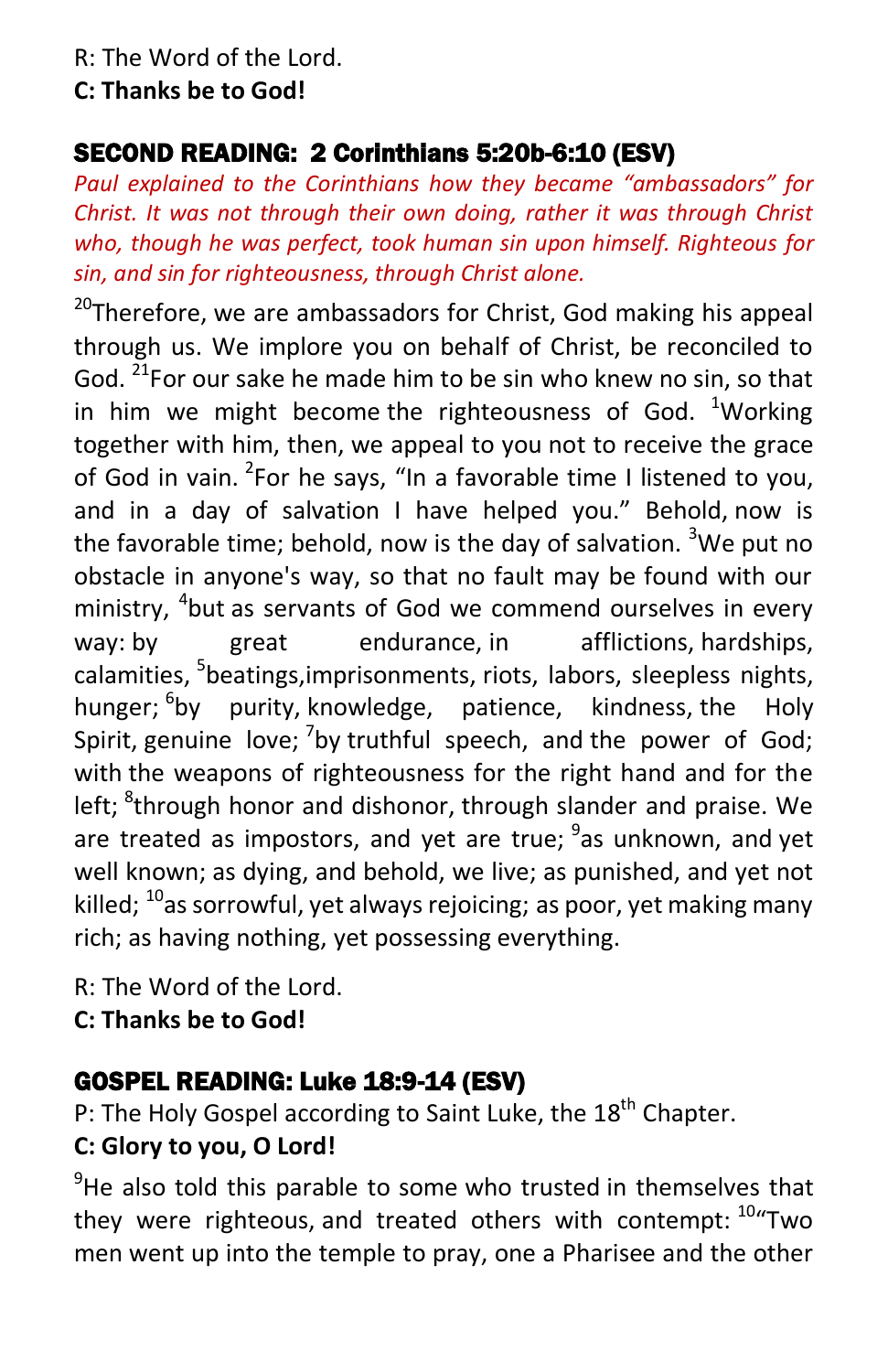a tax collector.  $^{11}$ The Pharisee, standing by himself, prayed thus: 'God, I thank you that I am not like other men, extortioners, unjust, adulterers, or even like this tax collector.  $^{12}$ I fast twice a week; I give tithes of all that I get.'  $^{13}$ But the tax collector, standing far off, would not even lift up his eyes to heaven, but beat his breast, saying, 'God, be merciful to me, a sinner!'  $<sup>14</sup>$ I tell you, this man went down</sup> to his house justified, rather than the other. For everyone who exalts himself will be humbled, but the one who humbles himself will be exalted."

P: This is the Gospel of our Lord!

**C: Praise to you, O Christ!** 

# **SERMON**

# HYMN: Savior, When in Dust to You……………..RECLAIM No. 134

## CONFESSION AND FORGIVENESS OF SIN

P: When the days drew near for him to be taken up, Jesus set his face to go to Jerusalem and die on the cross for us.

### **C: So we set our faces to the cross of Christ, and there we face our sin.**

P: In this holy season the Son of God humbles himself so that we receive mercy.

### **C: Humble me once again, O God, that my life would be pleasing to you.**

P: We are justified by God's grace as a gift, through the redemption that is in Christ Jesus, whom God put forward as a propitiation by his blood, to be received by faith. Mindful of this we meditate on and make confession of our sins:

*Silence for self-reflection and examination*

P: Most merciful God...

**C: We confess that our very nature in sinful. The root of our sin is pride, and pride has made us love ourselves more than we love you or others. We face our faults this day. We have sinned against you by speaking selfish words, by thinking selfish thoughts, and by taking selfish actions. We have failed to love others more than**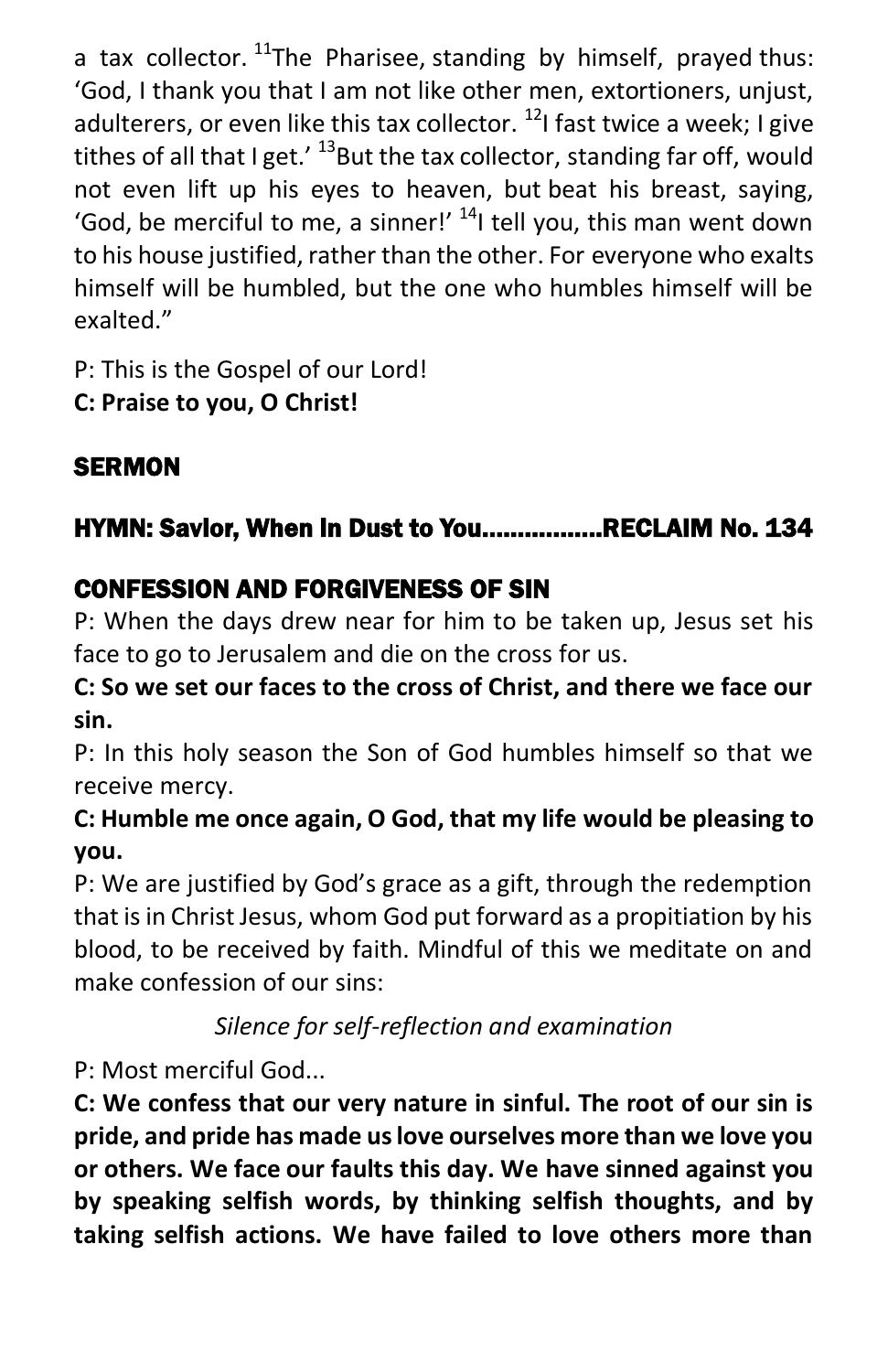### **ourselves. We have failed to love you above all else. Have mercy on us.**

P: Since we cannot justify ourselves, our God sent his one and only Son to live a perfect life and die the death we deserve. Because of his generous mercy your sins are forgiven in the name of the Father, and of the Son, and of the Holy Spirit. **C: Amen.**

#### THE IMPOSITION OF ASHES

P: To remind us to face the cross this Lenten season and to remind us that on the cross Jesus faced our sins for us, those who wish may come forward to receive a cross of ashes on your forehead. Reminiscent of the ancient Israelites, we enact our sorrow by marking our forehead in this way, as with Job we repent in dust and ashes. For we are dust, and to dust we shall return, but in the cross of Christ, we have a future. We think ahead to our own funerals: "earth to earth, ashes to ashes, dust to dust." The ashes on our foreheads trace the precise spot where the water of our baptism began our life in Christ. We bear the name of God and the cross of Christ on our brow.

*The imposition of ashes is optional to worshippers this evening. Those who wish to participate are invited to come forward at the direction of the ushers and receive an ashen cross on their forehead or hand, hearing the words, "Remember you are dust, and to dust you shall return."*

### BLESSING AND SENDING

P: May God the Father, who does not despise the broken spirit, give to you a contrite heart. May Christ, who bore our sins in his body on the tree, heal you by his wounds. May the Holy Spirit, who leads us into all truth, speak to you words of pardon. Let us go forth into the Lenten season before us in peace.

**C: In the name of Christ. Amen.**

HYMN: Lord Jesus, Think on Me…………………RECLAIM No. 178

### POSTLUDE